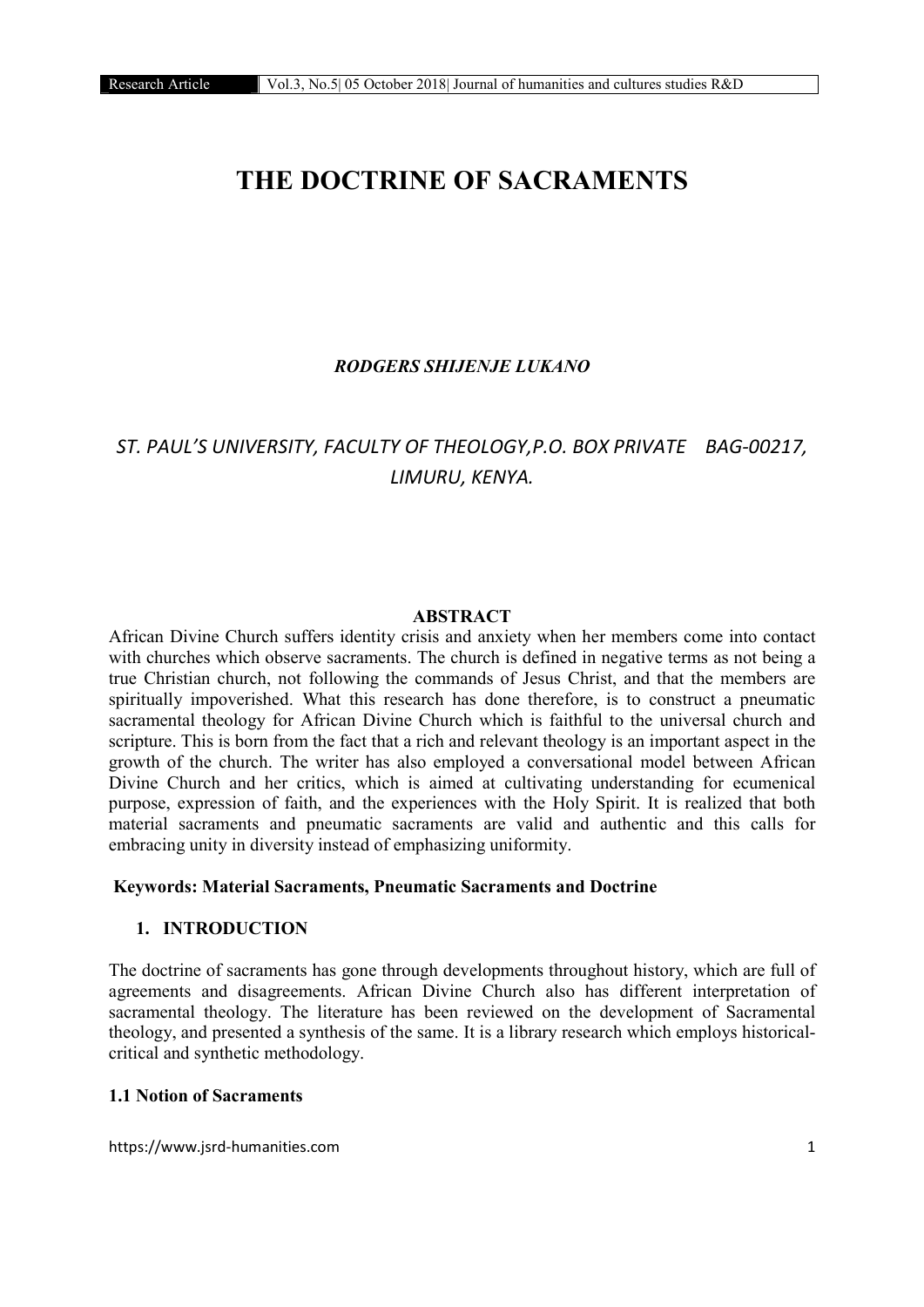Martos, J. informs us that the term sacrament comes from the Latin word *sacramentum*. He says that in the pre-Christian times a *sacramentum* was a pledge of money or property which was deposited in a temple by parties to a lawsuit or contract, and which is forfeited by the one who lost the suit or broke the contract. It later came to mean an oath of allegiance made by soldiers to their commander and the gods of Rome.

In either case, the *sacramentum* involved a religious ceremony in a sacred place (Martos, 1981:11). In Christianity, McGrath, A., writes that the word sacrament comes from the Latin term *sacramentum*, meaning "something which is consecrated" and has to refer to a series of church rites or clerical actions which are regarded as having special spiritual qualities, such as the ability to convey the grace of God (McGrath, 1999: 169).

Rahner, K. et al show that in the church theology, Sacraments are the seven vital actions of the church in its liturgy which are efficacious for salvation (Rahner et al, 1970:22). He says that development of sacramental theology was mainly stimulated by questions of Soteriology (ibid,).

Ecclesiastically speaking, Payne, J.B. says that the word *sacramentum* has come to refer to a sensible sign through which an insensible grace congruent with the sign is infused (Payne, 1970: 97).

It is clear that development of theology of sacraments was stimulated by the question of Soteriology. The term sacrament was borrowed from Latin and used in Christian theology to mean a series of rites or clerical actions, which had spiritual benefit like conveying the grace of God.

### 2. SACRAMENTS IN THE BIBLE

# 2.1 Sacraments in the Old Testament

According to Martos, Jews had many sacramental aspects like rituals, objects, places, and persons (Martos, 1981:33). The books of the law were filled with prescriptions about rituals of worship, purification, ordination, and so on. These rituals required the use of things which were "sacred unto the Lord" such us the temple, animals and utensils for sacrifices, the ark with its tablets, or holy vessels and oils. Moreover, the Holy of Holies and Mount Sinai were sacred places where Yahweh had revealed himself (ibid,). Rahner, K. writes, "The Old Testament sacraments were actualized at each moment for Israel or the individual Israelites, in memory, hope and salutary efficaciousness, the provisional self-communication of God displayed in the saving works of God, for example, in the liberation from Egypt" (Rahner, 1970:383).

According to Vorgrimler, H., classical sacramental theology recognized the existence of sacraments in the narrower sense and called them "natural sacraments" or "Old Testament Sacraments." (Vorgrimler, 1992:15). He says that, in identifying sacraments in Israel before Jesus Christ, Christian theology concentrated narrowly on institutionalized rites and objects. Circumcision was seen as a mark of the covenant and sign of salvation (ibid,).

Gavin, F., informs that Jews did not have systematic theological formulation of sacraments as it is in Christian theology (Gavin, 1928:5). He says that the Christian dualistic thinking of outward and visible sign of an inward and spiritual grace is in the realm of non-Jewish thinking, which is not dualistic (ibid, 7). Gavin argues that in the Old Testament, the utilization of material means to initiate, achieve, reconstitute, or maintain the proper relationship between God and man, a

https://www.jsrd-humanities.com 2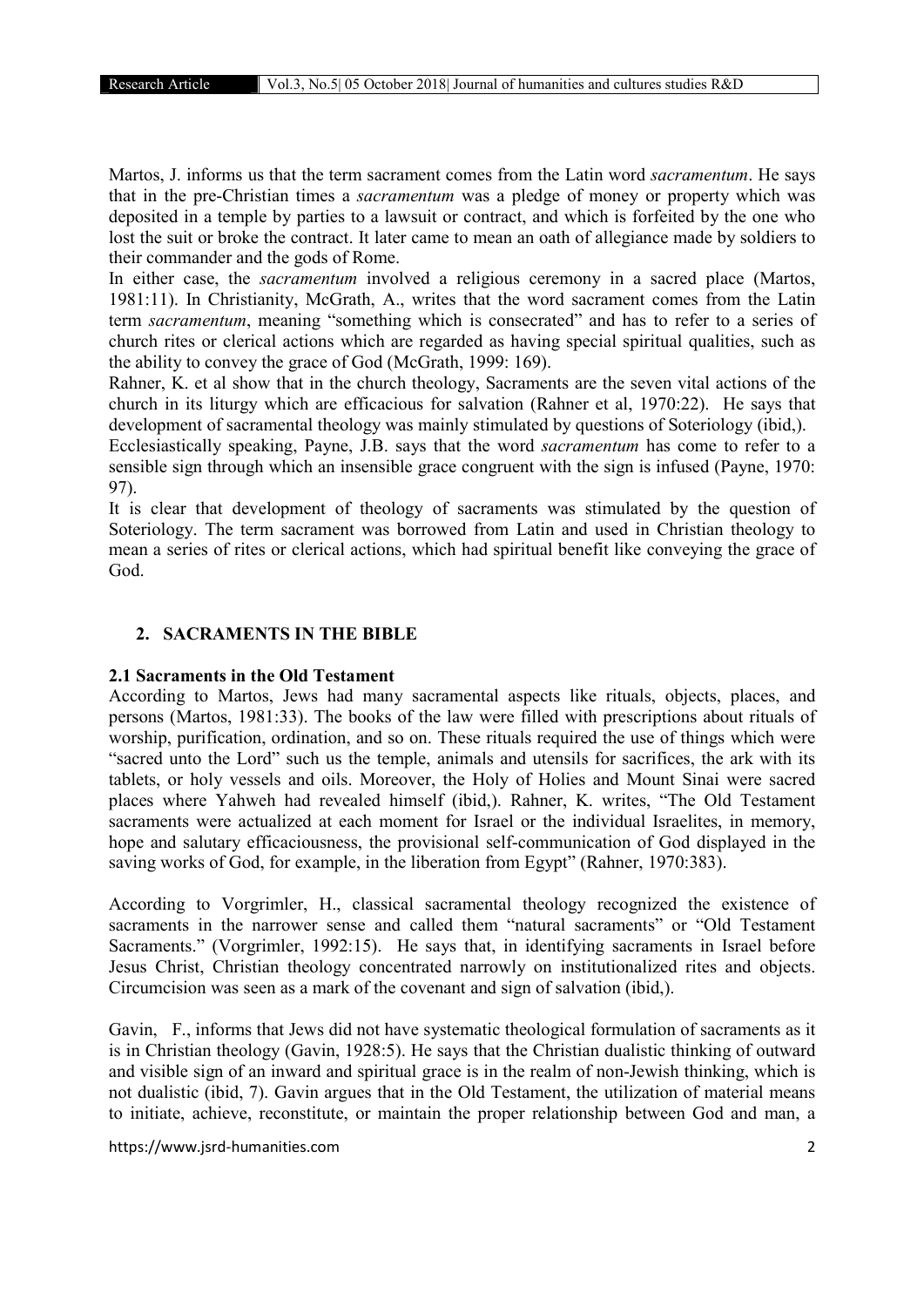believe that "sin" can be done away by material means, the grace at meals, proselyzation, and many others are sacramental (ibid, 24). He writes, "The phraseology of the definition of sacraments is un-Jewish but all the essential factors which that definition comprises are present in Judaism" (ibid).

As discussed above, the Old Testament has sacramental rituals. These rituals were enacted for various reasons like reconciling people to God, maintaining relationship between people, and to proselyte non-Jewish converts. In these circumstances, material elements were employed

#### 2.2 Sacrament in the New Testament

According to Vorgrimler, New Testament communities has two-fold basis in the concept of sacraments. On one hand, there are witnesses of a manifold liturgical and ritual praxis although with different layers of meaning: baptism and Eucharist were primary, but we also have mention of penitential practice, the imposition of hands, and anointing (Vorgrimler, 1992:43). However, the New Testament has no single unified term and common theology for these different practices (ibid,). Moreover, we have the concept of *mysterion*, which encompasses the sacramental economy of salvation and it contains Jesus Christ, the church, and the totality of their life (ibid, 44).

Martos writes that the earliest records of Christian community are the letters of Paul to various churches between A.D 50 and A.D 65. These letters mentions various sacramental actions performed by the first Christians, but there is no single general word to speak about them. These were baptism, laying of hands, and sharing of the Lord's Supper (Martos, 1981:36). There were also charismatic sacraments like tongues and prophecy which were not specifically rituals even though they probably followed a styled pattern during community worship. Each of them had simply its own name but no generic name for all of them (ibid,).

Later, the Greek-speaking Christians began to speak of their sacramental rituals as "mysteries," borrowing the term from the pagan mysteries (ibid, 39). In Paul's letters *mysterion* meant something which is hidden like the wisdom of God, which was hidden from the worldly but revealed to those who are spiritual (1Cor. 2:7-13) (ibid,). Martos says that the message that Paul preaches is a mystery since it was hidden from previous generations (Col.1:26-27) (ibid,). Basically that message is God's secret plan of salvation (Eph. 9-10), but more specifically it is the mystery of Christ which was hidden but now has been made known through the spirit (Eph. 3:3-6) (ibid,). Moreover, early Christians did not have rites, but there were things connected with their newly found faith which they repeated in roughly the same manner each time like eating a common meal, sharing bread and wine in remembrance of Jesus (ibid,). Martos argues that these actions were sacramental because they symbolized invisible realities and mysteries psychologically and socially (ibid,).

Having looked at sacraments in the New Testament, it is clear that early Christians had some form of rituals which were performed repeatedly but there was no unified term or common theology for them. Also, there were non-ritualistic acts like charismatic spiritual gifts which followed a pattern of style during communal worship. These acts were sacramental in nature. We also have the notion of *mysterion,* which is connected to theology of salvation.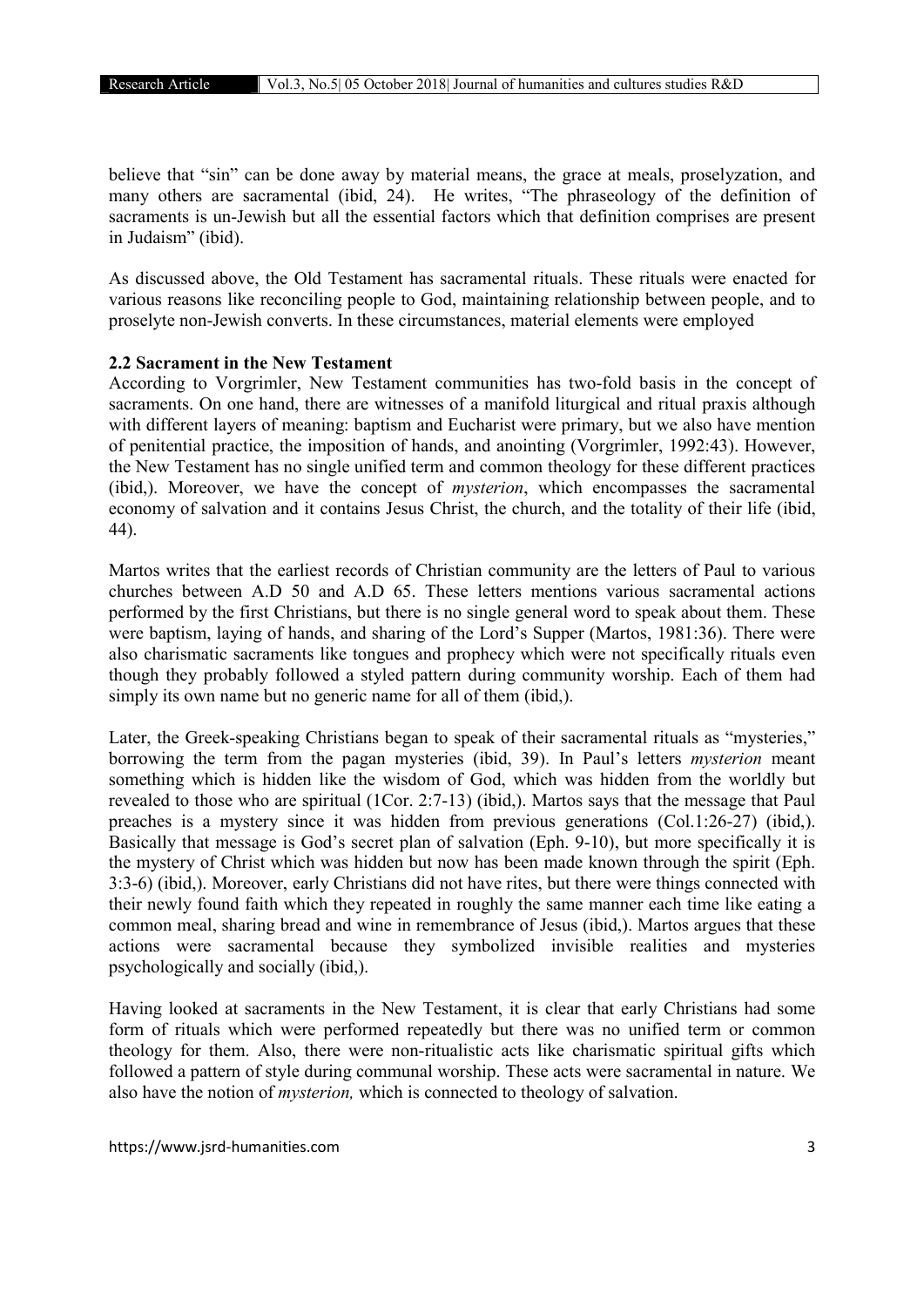# 3. SACRAMENTS IN THE CHURCH

#### 3.1 St. Augustine and Sacraments

Fitzgerald, A., points out that Augustine inherited the term *sacramentum* from Tertullian and Cyprian but he redefined it as a symbol or sacred sign and uses the term with great deal of diversity to identify manifestations of divine presence. Augustine uses the word for objects, events, and for Christ himself (Fitzgerald, 1999:741). Augustine's theological reflections of sacraments as signs operate within a platonic conceptual framework which understands the material, visible world to be a manifestation of a deeper inner reality (ibid.). Also, the scripture is manifested to humanity in sign and symbol, hence, Augustine applies the term *sacramentum* to diverse and sometimes unspecified ways to a large number of objects, events, and rituals (ibid, 742). According to Martos, Augustine understands a *sacramentum*as a sign of a sacred thing, hence his sacraments were infinite (Martos, 1981:59).

From Augustine, it is clear that a sacrament is a sign of a sacred thing, which manifest a deeper inner reality. Everything in creation is a sacrament; hence, he has no specified number of sacraments. Also, the word and Christ Himself are sacraments.

#### 3.2 St. Thomas Aquinas

St. Aquinas' argues that sacraments are connected to the death of Christ which is the universal cause of human salvation. He says, "Since a universal cause must be applied singly to each of its effects, it was necessary to show men some remedies through which the benefits of Christ's death could somehow be conjoined to them." (Summa Contra Gentiles, Book 4, 56:1). These remedies, according to Aquinas, had to be handed on with some visible signs (ibid, 56:2). For him, humanity grasps the spiritual and intelligible naturally through senses. Therefore, spiritual remedies had to be given to men under sensible signs (ibid, 56:3).

Moreover, Aquinas argues that instruments must be proportioned to their first cause. The first and universal cause of human salvation is the incarnate word. So, harmoniously the remedies by which the power of the universal cause reaches men had a likeness to that cause; that is, the divine power operates in them under visible signs (ibid, 56:4). He says that since man fell into sin by clinging unduly to visible things, it was fitting that through the visible things themselves the remedies of salvation be applied to men (ibid, 56:5). Consequently, visible and bodily things serve spiritual salvation, since they are the instruments of a God who was made flesh and suffered. But the instruments do not operate by the power of their nature, but by the power of their principal agent. The spiritual salvation is worked by Christ institution (ibid, 56:7). Looking at St. Aquinas understanding of sacraments, it is clearly seen that for him sacraments are salvific. The fallen humanity cannot perceive the spiritual realities without material elements. However, if sacraments serve the purpose of salvation, then it can be concluded that the death of Jesus Christ on the cross was not enough for the salvation of humankind.

# 3.3 The Reformers and the Sacraments

Migliore, D., points out that in the Middle Ages, the number of sacraments varied widely. Since the thirteenth century, their number has been set at seven in the Roman Catholic and Eastern Churches: baptism, confirmation, Eucharist, penance, ordination, marriage, and anointing of the sick (Migliore, 1991:212). Migliore adds that the Reformers reduced these sacraments to two,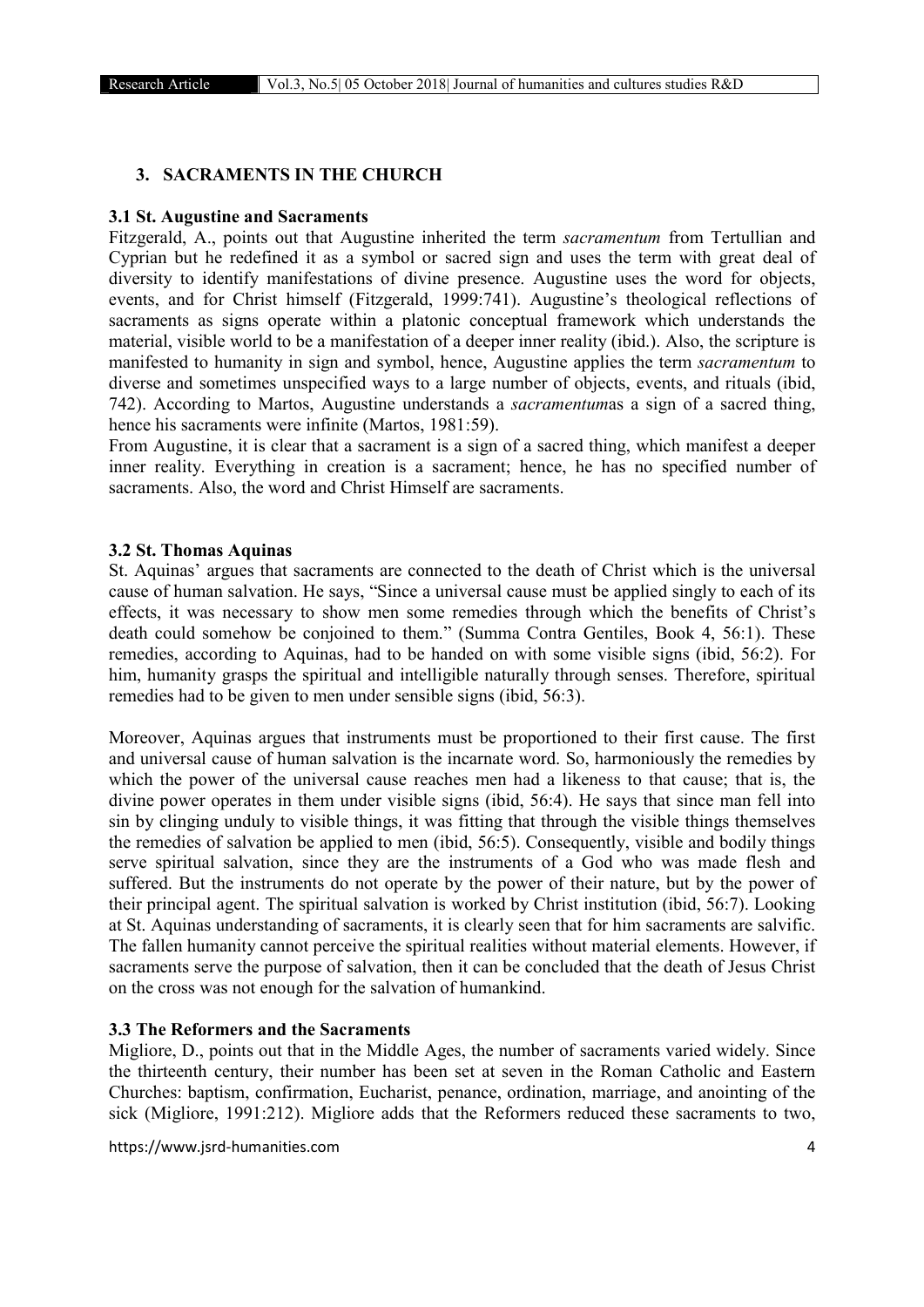that is, baptism and the Lord's Supper, arguing that sacraments were to be limited to those practices that were instituted by Christ and Apostles (ibid,). He says that Reformers emphasized two basic points: The inseparability of word and sacrament and the importance in both word and sacrament of the working of the Holy Spirit and believers' faithful response (ibid,). Hastings, A. et al says that Reformers read New Testament and could only see baptism and Eucharist as associated with the actual words of Christ (Hastings et al, 2000:635).

According to Vorgrimler, Reformers sacramental theology was mainly governed by their theology of the word of God. For them, the proclamation of the word of God activates the presence of Jesus Christ within the community and in individual believers. So, sacrament as "visible word," is part of the word proclaimed (Vorgrimler, 1992:57). It can also be called an "external sign of God's grace" or "sealing in the Holy Spirit (ibid,). Vorgrimler continues to say that for Reformers, the saving content of word and sacrament is identical, and is distinguished only on regard to the way in which it is apprehended and to the manner by which it produces its effects: the word seeks to awaken faith in itself, while the sacrament is intended to strengthen the already awakened faith in the word (ibid,).

Therefore, for Reformers there are only two sacraments: Lord's Supper and Baptism. These are believed to be instituted by Christ. They emphasize the relationship between word and sacrament, the working of the Holy Spirit and believers' response in faith. Word and Sacrament are external signs of God's grace. The word prepares a way for the operation of sacramental action.

# 4. SYNTHESIS OF THE DOCTRINE OF SACRAMENTS

Looking at sacramental theology from different perspectives, it is agreed that sacraments are visible signs of invisible grace. On the other hand, Thomas Aquinas argued that sacraments are necessary for salvation.

St. Aquinas' emphases on material elements pose a danger of overreliance on them. Payne, J.B writes that Erasmus was very critical of an external, formalistic sacramentalism and advocated for a spiritual as over and against a physical participation in the sacraments (Payne, 1970:101). Erasmus tries to imply that the invisible element of sacrament is the most excellent than the visible. At this point the researcher poses a question: If the invisible element of sacrament is the most excellent, is it only achieved through what is visible?

It is observed that the concept of sacrament went through developments over years. These developments were as a result of experience within the Christian faith. Martos points out that there is no direct evidence that Jesus of Nazareth left his companions with a well-defined and complete set of sacramental rituals but the church developed sacramental rituals as a result of experience and the world around them (Martos, 1981:31). Christians believed that sacraments were instituted by Christ. On this claim, Healey, F.G., informs that the mainstream of Christian tradition agree in affirming the Dominical Institution of two sacraments. However, he argues that there are difficulties in proving from the scriptures that Christ gave the sacraments to his church as well as in reaching an agreement on their number (Healey, 1967:60). In fact, Healey shows that the Dominical Institution is interpreted in more than one way. It may be taken to mean the Lord's providing, or commanding, or commending (ibid,). At this point, three questions arise: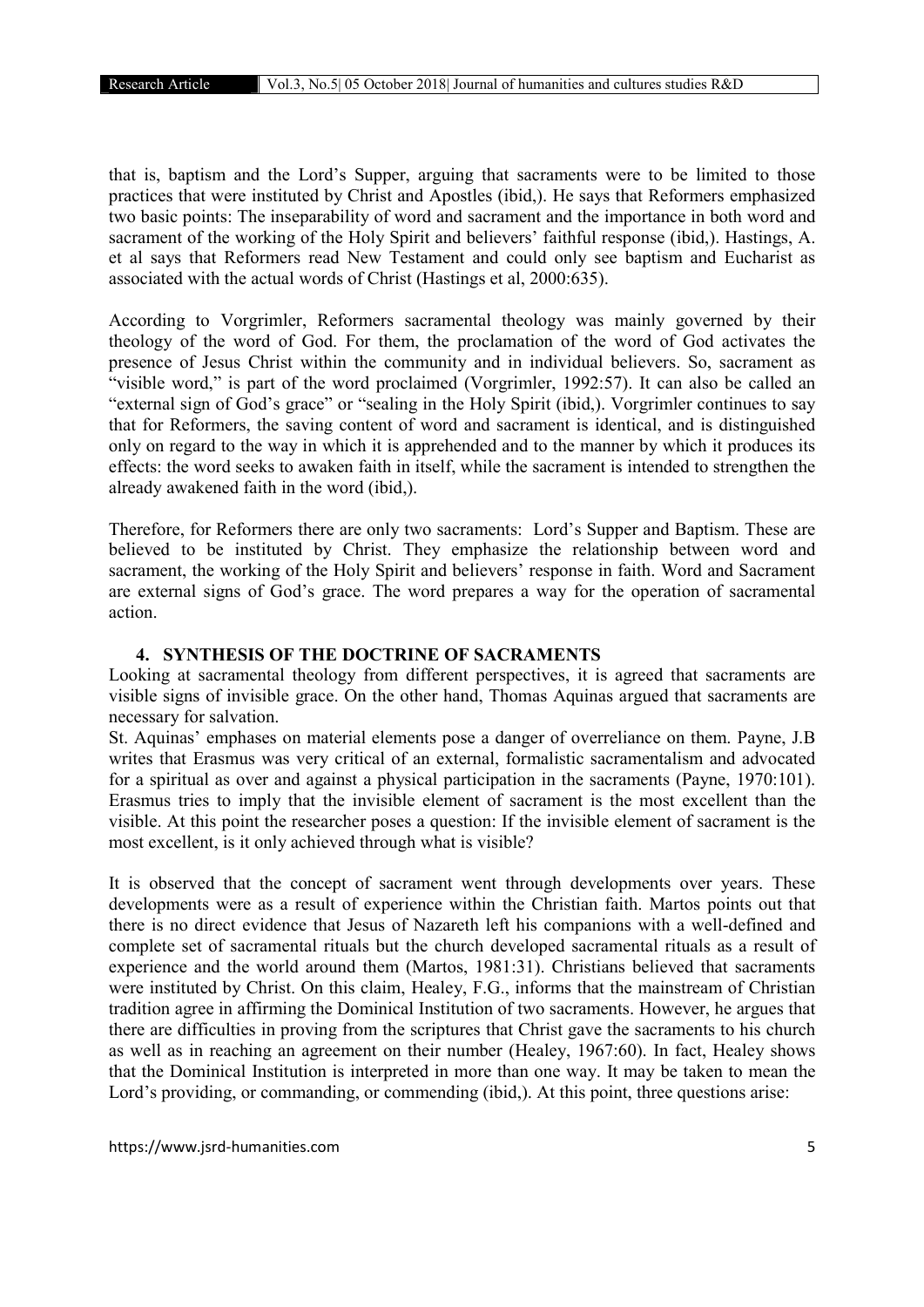(1) If there are difficulties to prove that Christ gave the sacraments to the church, is there certainty that he fixed what was to be the sacramental signs?

(2) Is the Real Presence of Christ in the Christian meetings only realized through material elements?

(3) Does faith only rely on material elements to perceive divine and invisible realities? Moreover, the notion of sacraments as visible signs of invisible grace has dominated sacramental theology.

But it is noted that the emphasis has been on Christology. Though the Holy Spirit is given a mention, its role in the efficacy and realization of sacraments has not received the degree of sustained treatment. Madathummuriyil J.D. observes that there has been a shift in systematic theology in general and the sacramental theology in particular. He says that there is a renewed interest in the theology of the Holy Spirit. The so-called "forgetfulness of the Holy Spirit" (*Geistvergessenheit*) in Western theology has been overcome, and the West have accepted the significance of Pneumatology. Pneumatology is no longer considered to be inferior or an appendage to other branches of theology. Madathummuriyil proposes that this new awakening in Pneumatology calls for reinterpreting the understanding of the efficacy of the sacraments from a Pneumatological perspective (http://theo.kuleuven.be/apps/).

Migliore argues that the neglect and suspicion of pneumatology has damaging effects on both Christian life and theology (Migliore, 1991:166). On the part of sacraments, Migliore says that they degenerate into almost magical rites under the control of a clerical elite (ibid,). Similarly, Badcock, G.D. argues that there is a pronounced pneumatological deficit in Christian theology over against the enormous elaboration of Christology (Badcock, 1997:1). He writes, "Where pneumatological reality of faith as lived is not taken up into theology, then life itself is robbed of theological depth" (ibid, 2). He proposes that theological reflection is to be spiritually deepened and also Christian spirituality to be deepened by theological reflection (ibid, 4).

Now that the Holy Spirit has found its rightful place in the Christian theology, does stress on material elements as the only channels of God's grace do justice to the work of the Holy Spirit? Sacraments are defined as visible signs of invisible grace. Because sacraments are recognized as mysteries, there are doubts and difficulties that cannot be avoided, hence diversities in sacramental theology. Re-awakening of the doctrine of the Holy Spirit demands a reinterpretation of the doctrine of sacraments. This discussion lays a foundation for constructing a pneumatic sacramental theology for African Divine Church and engagement in dialogue with her critics.

#### 5. CONCLUSION

In this study, it has been noted that the grace of God is universal. It is the unearned and undeserved gift of God which is available to all believers in there sinful state to strengthen and awaken them to respond to God in obedience. This grace is connected to Soteriology, which is also universal. The embodiment of this grace is Jesus Christ through the operation of the Holy Spirit. Therefore, the universal grace of God removes sin and renews humanity to be conformed to Christ, which means conformity to the image of God. Hence, the grace of God cannot be confined to any particular Christian community or tradition. If it happens like that, then God's goodness, mercy, love and justice must be put to question.

Secondly, God uses both material and non-material channels to convey his grace to believers. God's-self communication both in the Old Testament and New Testament occurs in unlimited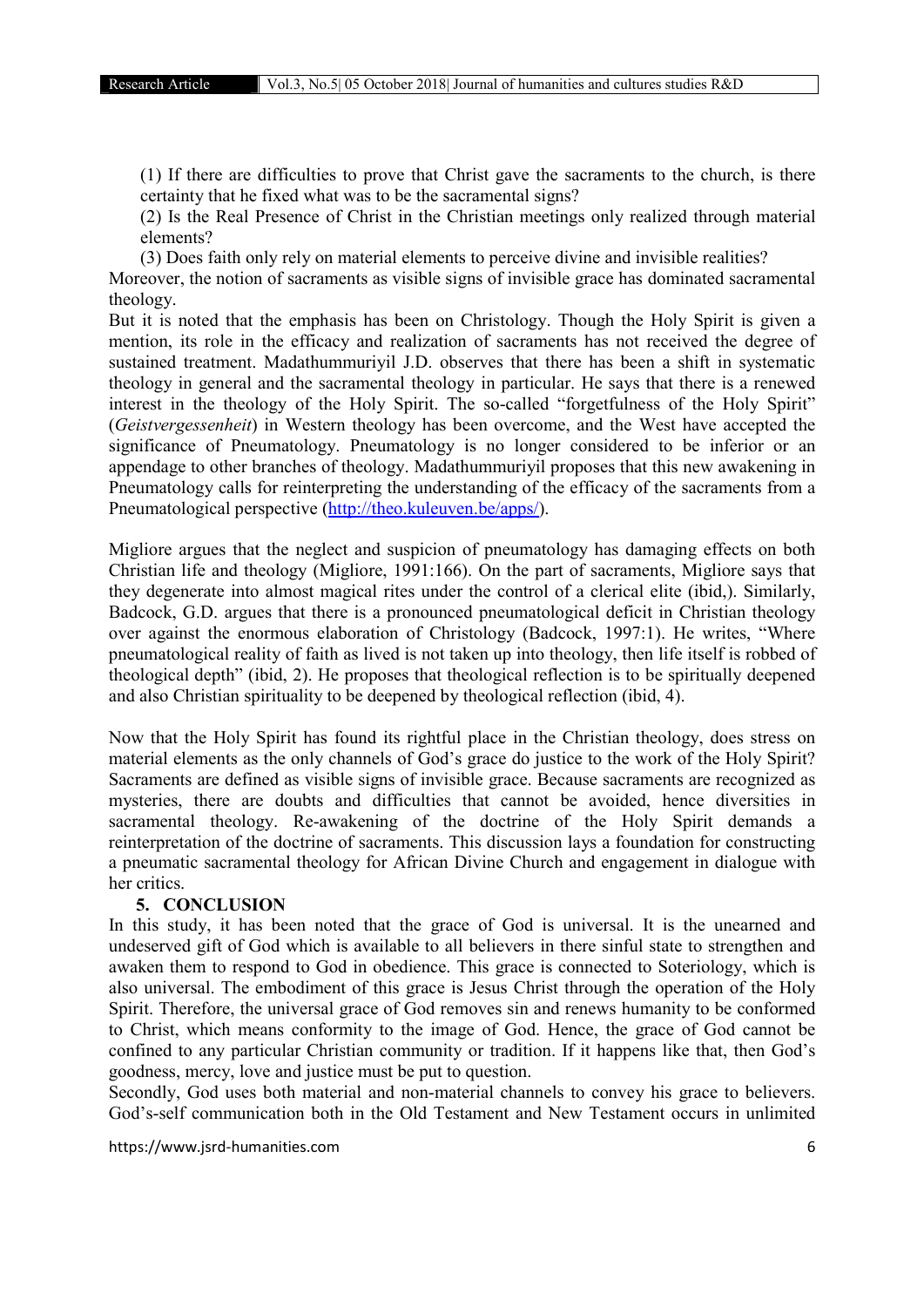ways. Because God's grace comes with sacramental signs and not in sacramental signs, it is indispensable that God's grace can impact the souls of believers without necessarily making use of material channels. The Holy Spirit operation can make use of material channels or impact the souls of believers directly. Believers are assured that grace has been conferred to them, when the Spirit bears witness with their spirit that they are the children of God.

Furthermore, the Holy Spirit makes believers to participate in the pneumatic ritual oblation in the immanent trinity. In this manner, believers receive graces in fullness. Their faith is awakened, hope is strengthened, they share in the love of God, and they are regenerated and sustained. Now, if God's grace is universal, and that God communicates his grace to us by either material channels or pneumatic categories, then both categories are valid and authentic. Overemphasizing one category and demeaning or refuting the other is limiting the operation of God by the power of the Holy Spirit. God reveals himself to people according to their level of understanding. Also, faith as an experience of God, which calls for response in trust and obedience is not static. It enlarges the understanding of Christian beliefs and can even modify them, as their understanding of God's-self-revelation progresses.

Therefore, in summary one can argue that since the grace flows from God and to whomsoever He chooses, that is, it is not limited to any particular group of people, it is logical to infer that the grace of God is found both in those Churches that partake sacraments in material form and nonmaterial form and thus both sacraments are valid.

#### 6. REFERENCES

- 1) Badcock, G.D. (1997): Light of Truth & Fire of Love; A Theology of the Holy Spirit. Grand Rapids, Michigan/ Cambridge, U.K: William B. Eerdmans Publishing Company.
- 2) Fitzgerald, A.D. (1999): Augustine through the Ages. An Encyclopedia. Grand Rapids, Michigan/Cambridge, UK: William B. Eerdmans Publishing Company.
- 3) Gavin, F. (1928): The Jewish Antecedents of the Christian Sacraments. New York: The Macmillan Co.
- 4) Hastings, A., Mason, A., Pyper, H. (2000): The Oxford Companion to Christian Thought. New York: Oxford University Press.
- 5) Healey, F.G. (1968): Fifty Key Words in Theology. Richmond, Virginia: John Knox Press.
- 6) Martos, J. (1981): Doors to the Sacred. Britain: SCM Press Ltd.
- 7) McGrath A. E., (1999): The Christian Theology Reader. Oxford. Blackwell Publishers
- 8) Migliore, D.L. (1991): Faith Seeking Understanding. An Introduction to Christian Theology. Grand Rapids, Michigan: William B. Eerdmans Publishing Company.
- 9) Payne, J.B (1970): Erusmus: His Theology of The Sacraments. USA: John Knox Press.
- 10) Rahner, K. et al. (1970): Sacramentum Mundi Vol.5: Philosophy- Salvation, An Encyclopedia of Theology. Butns& Oates.
- 11) Rahner, K. (1963): The Church and Sacraments. Quaestiones Dispute. New York: Herder and Herder.
- 12) St. Thomas Aquinas On The Truth of the Catholic Church. Summa Contra Gentiles, Book Four: Salvation, 1957.
- 13) The Holy Bible (RSV) (1957): Edinburgh, London: Thomas Nelson and Sons Ltd.
- 14) Towards a Pneumatological Theology of the Sacraments. Symbolic Efficacy and the Role

https://www.jsrd-humanities.com 7